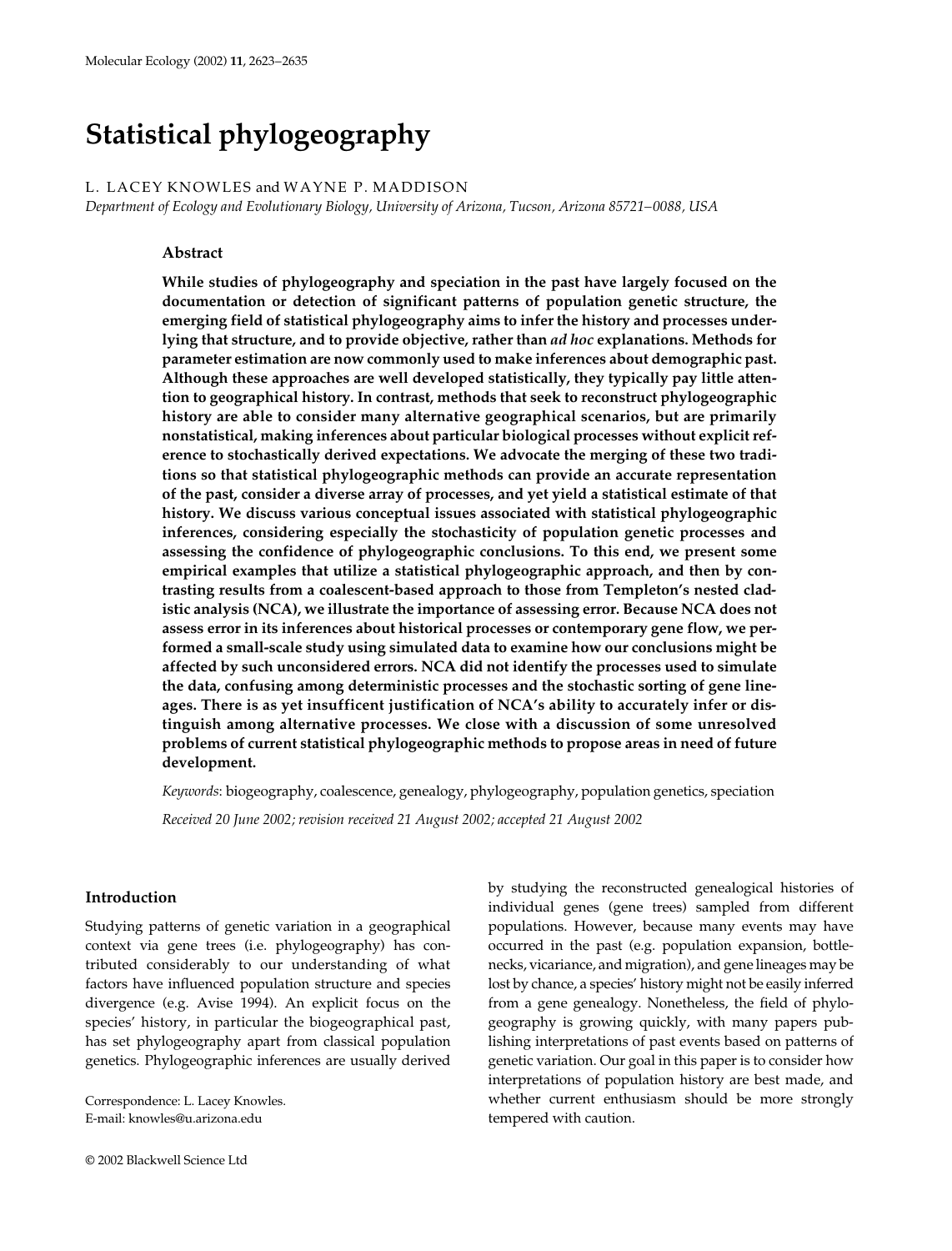While there is an obvious trend towards formalizing tests of phylogeographic scenarios (Stone 2000; Emerson *et al*. 2001; Hare 2001; Wakeley 2002), depending upon the particular methodological approach, there are fundamental differences among these historical inferences. They range from largely qualitative, *post hoc* explanations of historical processes (e.g. Avise 1994) and tests of significant population structure (e.g. Excoffier *et al*. 1992), to coalescent-based tests of specific hypotheses about the biogeographical and demographic past (e.g. Edwards 1993; Knowles *et al*. 1999; Kliman *et al*. 2000; Knowles 2000; Milot *et al*. 2000; Emerson *et al*. 2001; Hare 2001). The reconstructed gene tree may be used directly to make an inference or just as an intermediate step towards the derivation of an historical estimate (Knowles 2003; Wakeley 2002). Such inferences may be based on either a single locus, such as mitochondrial DNA, or multiple loci. However, irrespective of which approach is used, an explicit consideration of its limitations is not only important for selecting an appropriate method, but it is also integral to making accurate historical inferences, and in particular, avoiding over-interpreting the analyses. For example, was the error associated with the historical reconstruction assessed? Might alternative hypotheses have fitted the data equally well? Were assumptions made about the species history accurate?

Recent population genetic models based on coalescent theory (Kingman 1982) do provide a statistical framework for estimating demographic parameters, such as effective population size, migration rates, divergence times, and population growth or decline, as well as hypothesis testing (e.g. Takahata *et al*. 1995; Kuhner *et al*. 1998; Beerli & Felsenstein 1999, 2001; Bahlo & Griffiths 2000; Nielsen & Slatkin 2000; Wakeley 2001). However, despite the statistical power and computational sophistication of these models for parameter estimation (e.g. joint likelihood estimation of divergence times and migration rates), a simple underlying population history is typically assumed (e.g. simple divergence of two undivided populations of constant size). Attention to the possibility of more complex histories (e.g. a series of sequentially diverging populations with varying migration rates) could not only result in improved estimates of parameters but also demand that new methods be developed to reconstruct such complex histories. Population genetic theory has paid little attention to the inference of complex, explicitly geographical population histories. For example, the few models that consider population subdivision can not be used to detect isolation by distance (Bahlo & Griffiths 2000; Wakeley 2001; for an exception, see Beerli & Felsenstein 1999).

In contrast, a method like Templeton's nested cladistic analysis (NCA) considers and seeks to distinguish among a diverse array of historical processes (Templeton *et al*. 1995). Rather than making presumptions about the underlying processes, NCA attempts to derive a historical reconstruction using an inference key. However, as we discuss later in more detail, NCA does not attempt to distinguish statistically among alternative interpretations, nor does it provide an estimate of the uncertainty in its conclusions. Thus, for any interpretation derived from Templeton's inference key, we do not know the confidence limits on the reconstructed history, whether they are so broad as to include many unconsidered alternatives, or if an alternative hypothesis would be almost equally well supported by the data. We are not implying that the results from a method such as NCA will necessarily be inaccurate. In some cases, the detailed history suggested by NCA may indeed be an accurate reconstruction; however, there is no way to tell if it is.

In this paper we advocate the use and development of phylogeographic methods that make both explicit statistical links between process, prediction and test (like the coalescent-based population genetic models) and consider a diverse array of processes and histories (like NCA). With such methods, explicit phylogeographic histories can be proposed, stochastic expectations derived and compared against data in formal statistical tests. Thus, not only can errors associated with a specific hypothesis be assessed, but support for alternative explanations can also be evaluated. Such a framework is critical for addressing particular phylogeographic hypotheses, such as whether contemporary populations are derived from the same or different ancestral populations (e.g. Takahata 1993; Knowles 2001b), but it is also key for accurately estimating demographic parameters, such as the effective size of an ancestral population (e.g. Takahata *et al*. 1995; Wakeley & Hey 1998; Wakeley 2001).

We will refer to this general approach as, 'statistical phylogeography'. Falling within its scope are a variety of existing methods, including those that estimate basic population genetic parameters, which are of course components of the population history (e.g. Kuhner *et al*. 1998; Beerli & Felsenstein 1999; Bahlo & Griffiths 2000; Wakeley 2001; Tang *et al*. 2002). However, a review of these methods is beyond the realm of this paper, nor are we advocating any method in particular. Rather, our intent is to identify, through various examples, some of the conceptual issues that pertain to how historical inferences are made, especially in reference to considering the stochasticity of population genetic processes and assessing the confidence of various phylogeographic conclusions. To this end, the examples we present use statistical tests based on computer simulations while addressing a diversity of questions. We then discuss the utility of a statistical phylogeographic approach, and contrast results from a coalescent-based approach to those from NCA with computer simulations. We close with a discussion of some of the unresolved problems of current methods to propose areas in need of future developments.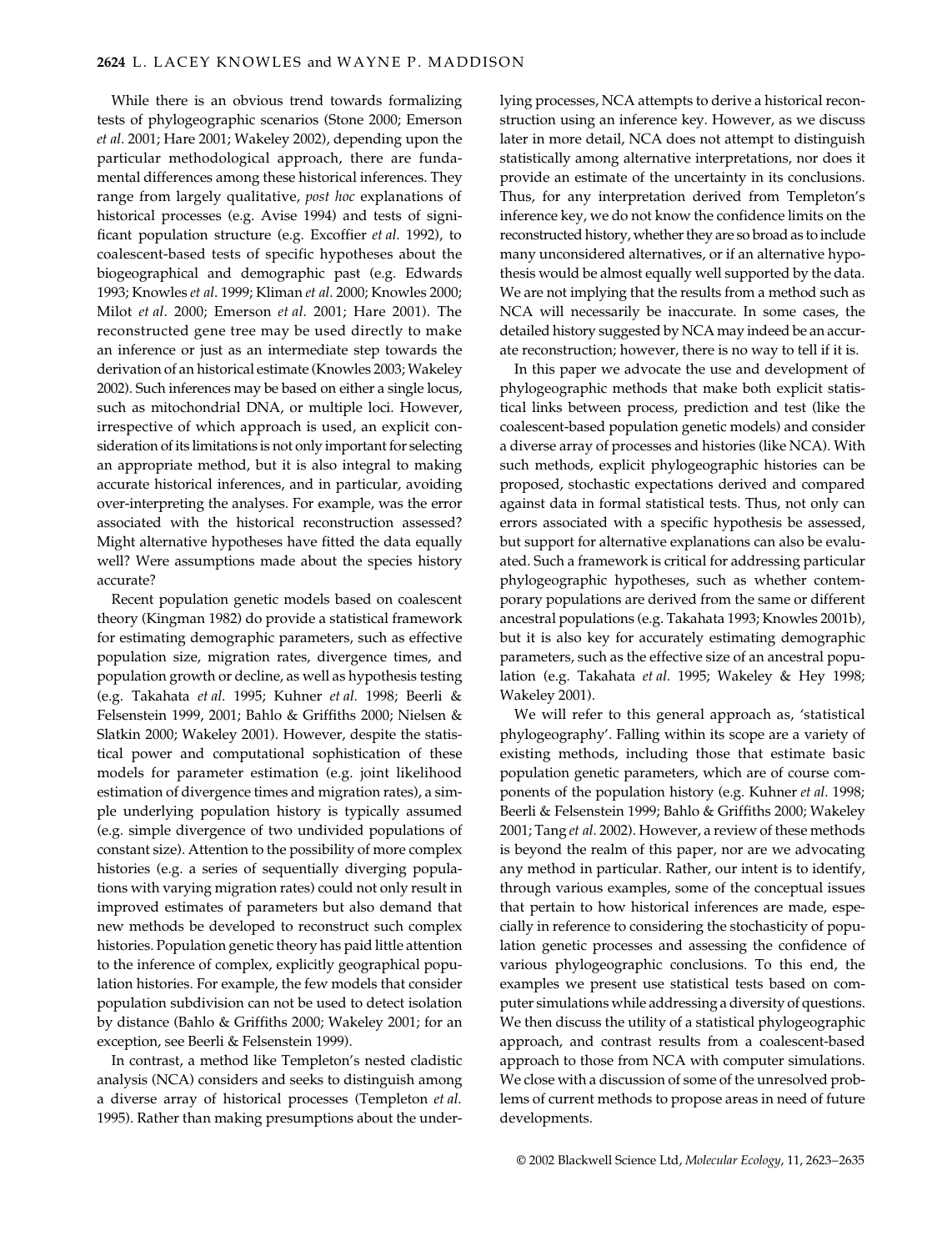# **Examples of statistical phylogeographic approaches**

In this section we present examples to clarify how inferences are made in statistical phylogeography. It should not be assumed that methods not presented here are necessarily excluded from 'statistical phylogeography'. We also do not intend to imply that all aspects of the presented examples are necessary or even optimal for addressing statistical phylogeographic questions. Rather, we use a diversity of examples merely to show common features of statistical phylogeographic methods. Indeed, population histories other than strictly branching trees should be considered in many circumstances, as well as uncertainty in the reconstruction of the gene tree, and other test statistics may prove more powerful.

The presence of significant population genetic structure has been demonstrated in a diversity of species with disparate ecologies and natural histories (Avise 1994). Statistical phylogeography is confronted with the challenge of explaining what has caused a particular structure, and endeavors to provide objective, rather than *ad hoc* explanations. Of the examples that we present, two focus on tests of historical hypotheses, specifically the biogeographical context of population divergence (Milot *et al*. 2000; Knowles 2001b). The other emphasizes how specific parameters can be estimated; in this case the timing of population divergence (Edwards & Beerli 2000).

#### *Tests of historical biogeographic hypotheses*

Because biogeographical events are reflected in the branching patterns of gene trees, genealogies are now frequently used to study the processes generating species divergence (Avise 1989; Harrison 1991; Riddle 1996), as well as population differentiation (Barton & Wilson 1995; Stone 2000). For example, Milot *et al*. (2000) used a genealogical approach to test whether patterns of divergence within the yellow warbler (*Dendroica petechia*) supported Mengel's model of warbler diversification that proposed that speciation resulted from the disruption of ancestrally contiguous populations into allopatric populations during the Pleistocene glaciations (Mengel 1964). While an explicit phylogenetic prediction of Mengel's hypothesis is that western species are derived from eastern forms, when applied at the intraspecific level, this pattern could be a result of gene flow rather than ancestry.

To distinguish between these hypotheses, Milot *et al*. estimated the population origin of specific mutations (Fig. 1). If mutations at the node uniting the E2 and W1 haplotypes originated in the eastern populations, then the ancestry hypothesis would be supported, whereas an origin in the western population would support the migration



In this study,  $F_{ST}$ -analyses indicated there was significant population structure, and the mitochondrial gene tree also provided evidence of phylogeographic structuring of haplotypes. However, none of the regional phylogeographic groups were monophyletic, and haplotypes from some populations occurred in more than one regional group. While it was possible that the regional groups reflected the founding of contemporary sky-island populations from different ancestral-refugial source populations, the phylogeographic structure might have arisen from the fragmentation of a widespread ancestor (i.e. a single ancestral population), followed by the subsequent loss of haplotypes from some sky-island populations by drift.

To distinguish among these hypotheses, the coalescent process was used to evaluate the probability that *n* gene



**Fig. 1** The two phylogeographic scenarios Milot *et al*. (2000) tested by determining whether mutations at the node uniting  $E2$  and  $W_1$ originated within (a) the eastern warbler populations, supporting the ancestral hypothesis, or (b) the western population, supporting the migration hypothesis.

hypothesis. The origin of these mutations was estimated using maximum-likelihood estimates of parameter values from an evolutionary model based on the coalescent process (using genetree & Griffiths 1998), conditioned on estimates of migrations rates (using MIGRATE, Beerli  $\&$ Felsenstein 1999) and growth rates (using FLUCTUATE, Kuhner *et al*. 1998) within each subpopulation. Simulations showed a significant probability (> 95%) that the mutations originated within the eastern populations, thus supporting the ancestral hypothesis, and thereby confirming Mengel's proposed model of warbler speciation.

In another study on the effects of the Pleistocene glacial cycles on diversification, Knowles (2001b) used a coalescentbased approach to test whether contemporary populations of a montane grasshopper species (*Melanoplus oregonensis*) were derived from different ancestral populations, as predicted if divergence took place among allopatric glacial refugia. This species inhabits the 'sky-islands', or mountaintops, of western North America. Although these grasshoppers are geographically isolated today among the montane meadows of the northern Rocky Mountains, they were displaced by glaciers during the Pleistocene.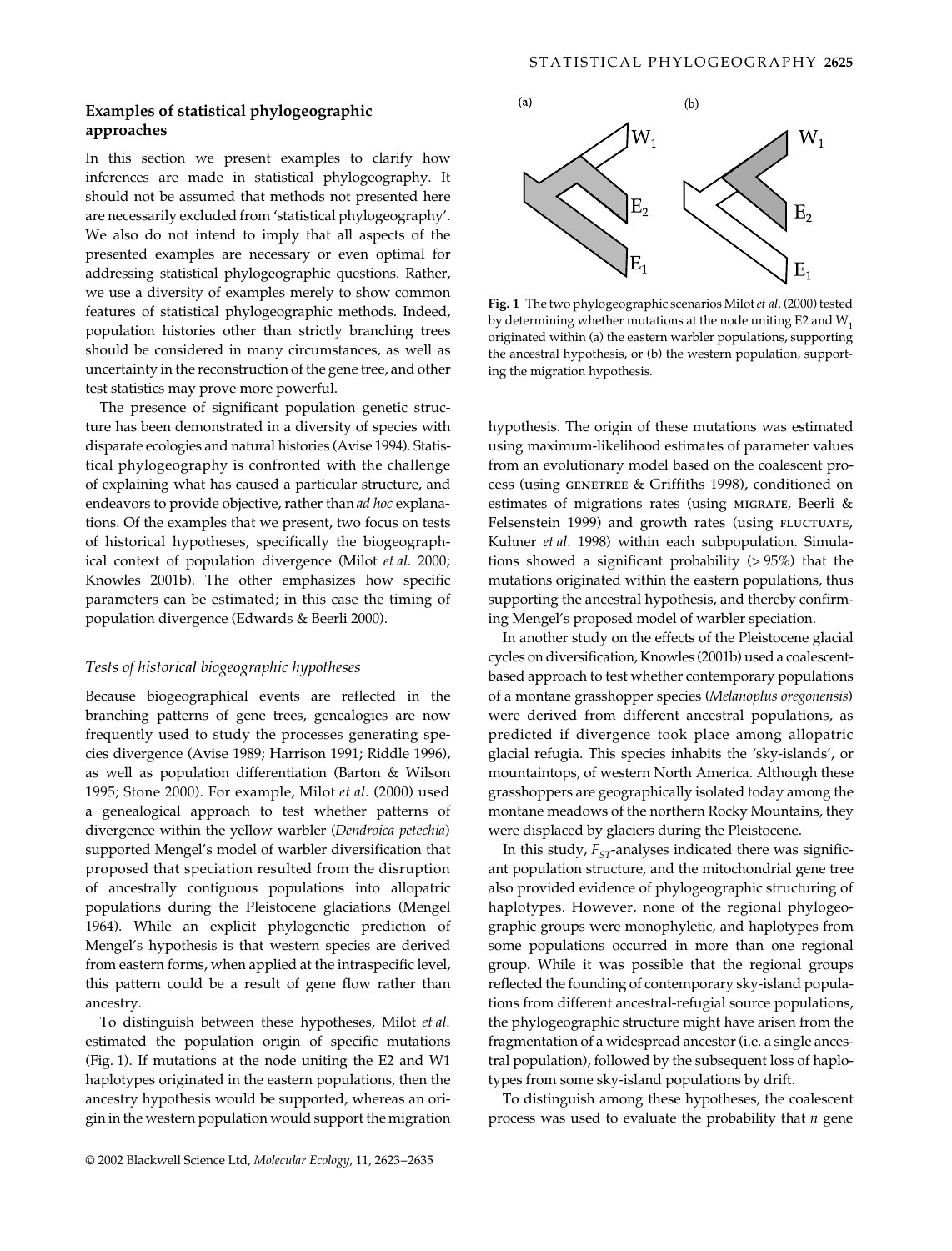

**Fig. 2** Schematic representations of a gene tree contained within a population tree; an arrow identifies the discordance between the gene and population trees. This discord can easily be quantified by counting the number of deep coalescents (Maddison 1997), or the failure of gene lineages to coalesce within their respective population lineages (assuming that there is no gene flow among the populations).

lineages would fail to coalesce within population lineages representing purported allopatric ancestral refugial-source populations, hence, producing a discordance between the gene and population tree (Fig. 2). Alternative historical scenarios were represented as different population trees (Fig. 3). The null hypothesis of a single ancestral source population was modelled where each individual, contemporary sky-island population corresponded to a population in the population tree. The alternative hypothesis of multiple ancestral populations, was modelled with groups of sky-island populations treated essentially as a single population if they were colonized from the same ancestral refugial-source population. Gene trees simulated by a neutral coalescent process under the fragmentation model (Fig. 3a) were used to derive an expected distribution for the amount of discord that would be predicted between a genealogy and a population tree representing the allopatric refugia model (Fig. 3b), when the data have actually evolved under a history in which the contemporary populations were derived from a single ancestral source. The discord between the reconstructed gene tree and the allopatric refuge model was then compared to this expected distribution. The simulations showed that the observed value was significantly lower than predicted  $(P < 0.05)$  if the populations had been founded by a single ancestral population, and that this conclusion was robust over a range of different times of population splitting. Thus, the sky-island populations of *M. oregonensis* were most likely colonized from multiple ancestral-source populations, supporting the role of allopatric glacial refugia in promoting divergence.

#### *Time since population divergence*

Estimating the time of population or species splitting is notoriously difficult (Arbogast *et al*. 2002) Not only are (a) fragmentation model



**Fig. 3** The two phylogeographic hypotheses Knowles (2001b) tested with coalescent simulations to determine if contemporary sky-island populations of montane grasshoppers were derived from (a) a single ancestral population as represented by a fragmentation model, or (b) multiple ancestral populations, using an allopatric refuge model (groupings of populations were identified from previous phylogeographic analyses (see Figs 3 and 4, Knowles 2001b).

there issues surrounding the use and calibration of molecular clocks, but a perhaps more insidious problem stems from differences between the timing of gene and population divergence (Fig. 4). The former can be surmounted through the use of taxon-specific local clocks (e.g. Beerli *et al*. 1996) which have been tested empirically (Huelsenbeck & Crandall 1997) or methods for dating divergences in the absence of rate constancy (Sanderson 1997; Kishino *et al*. 2001). The extent to which estimates of divergence times derived from gene trees approximate population or species divergence depends upon both the timing of divergence and the ancestral population from which the populations diverged (Maddison 1997; Takahata 1989, 1991; Wakeley 2000). When divergence times between species are large, the discrepancy between the time of gene and species divergence becomes inconsequential (Fig. 4a). However, this distinction is critical to estimates of divergence times for recent events (Fig. 4b) such as diversification during the Pleistocene (Riddle 1996; da Silva & Patton 1998; Schneider *et al*. 1998; Knowles 2000, 2001a,b; Maddison & McMahon 2000) or the origin of humans (Takahata *et al*. 1995; Takahata & Satta 1997).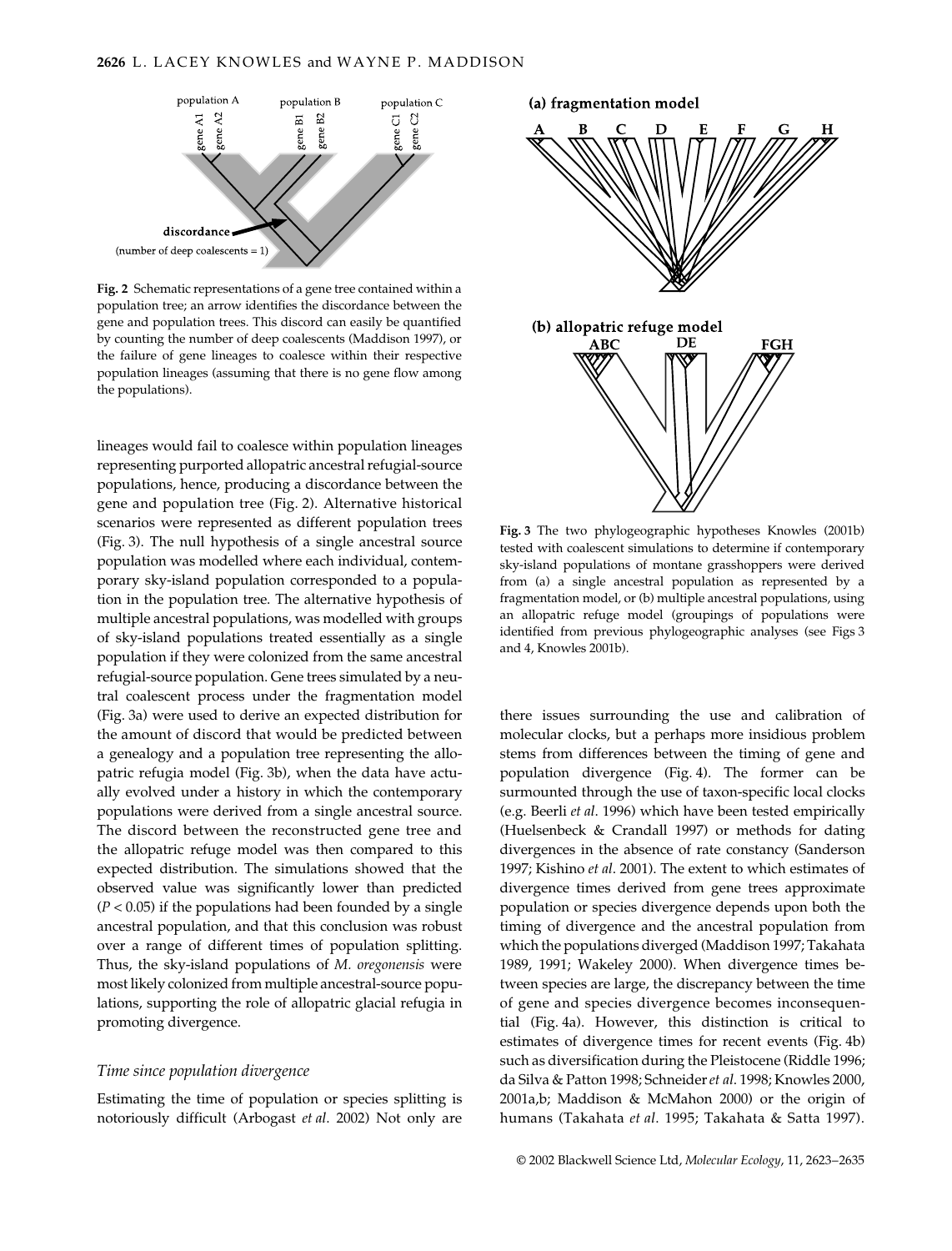

**Fig. 4** The timing of gene divergence generally overestimates population divergence times. The discrepancy between gene and population divergence is less for events in the more distant past (a) compared to the effect on estimates of recent divergence times (b) where the difference between  $\tau$ and *T* represents a much larger proportion of the estimated population divergence time.

The degree of overestimation of population divergence times can be substantial, increasing dramatically when ancestral coalescence times are lengthened by demographic factors such as population substructure within the ancestral population (Slatkin 1987; Wakeley 2000; reviewed in Edwards & Beerli 2000). Therefore, even though variance in gene divergence times among codistributed species in phylogeographic studies are often interpreted as differences in the timing of species divergence, it is possible that the difference actually reflects variance in coalescence times or ancestral population sizes among species.

Because the variance in gene divergence times, *T*, between a pair of populations contributed by the effects of drift in the ancestral population can be substantial (Fig. 4), Edwards & Beerli (2000) suggested that an appropriate null hypothesis in comparative phylogeographic studies should be equivalence of  $\tau$  between populations. Using the divergence times estimated by Klicka & Zink (1997) for 35 species pairs of North American birds, Edwards and Beerli asked whether the data implied the 'same' divergence for the avian pairs. Klicka and Zink had calculated that the mean divergence of 5.1%, corresponding to an average divergence of 2.5 million years ago (Ma), with a range of coalescence times from 200 000 years to 5.55 Ma, assuming a 2%/million years mitochondrial clock. Klicka and Zink then interpreted the data as evidence against a Pleistocene model of speciation. However, Edwards and Beerli's analyses showed that with an ancestral  $N_{\!f}$  of  $1.5\!\times\!10^6$  females the standard deviation of the coalescence times of these 35 species was consistent with a single vicariant event in which all the population divergences were no older than the minimum estimated *T* of 200 000 years. Even if this value is rejected as being biologically implausible, Edward and Beerli's study shows that for single locus data for which reciprocal monophyly has been achieved, it is not possible to tell how much of the total gene divergence between species (or populations), or differences among codistributed species, actually results from divergence since species separation,  $\tau$  (Fig. 4).

# **Limitations and prospects of statistical phylogeography**

The examples we present each exemplify a statistical approach to phylogeographic inference that considers the stochasticity of population genetic processes and offer an explicit assessment of the confidence in any specific conclusion. They illustrate the broad array of historical scenarios that can be modelled, including different geographical scenarios (e.g. Milot *et al*. 2000; Knowles 2001b), timing of population divergence (e.g. Edwards & Beerli 2000), and estimates of effective population sizes, migration and growth (e.g. Milot *et al*. 2000). They also differ with respect to how the genealogy is used, addressing evolutionary questions directly from the structure of gene tree itself, as opposed to using the properties of gene trees to obtain a genetic parameter estimate (Knowles 2003; Wakeley 2002).

We do not want to leave the reader with the impression that the methods exemplified above are flawless, or that we are advocating them in particular. Ideally, a method needs to be able to provide an accurate representation of the past, consider a diverse array of processes, and yield estimates of the history with some measure of the error of that estimate. Such a method does not yet exist.

We will now describe some unresolved problems with phylogeographic methods, in general, so as to point to where future developments are needed, and to emphasize what considerations must be kept in mind when attempting to make historical inferences. We will also reconsider nested cladistic analysis, its current limitations, and to what extent it may (or may not) provide a solution to some of the challenges statistical phylogeography poses.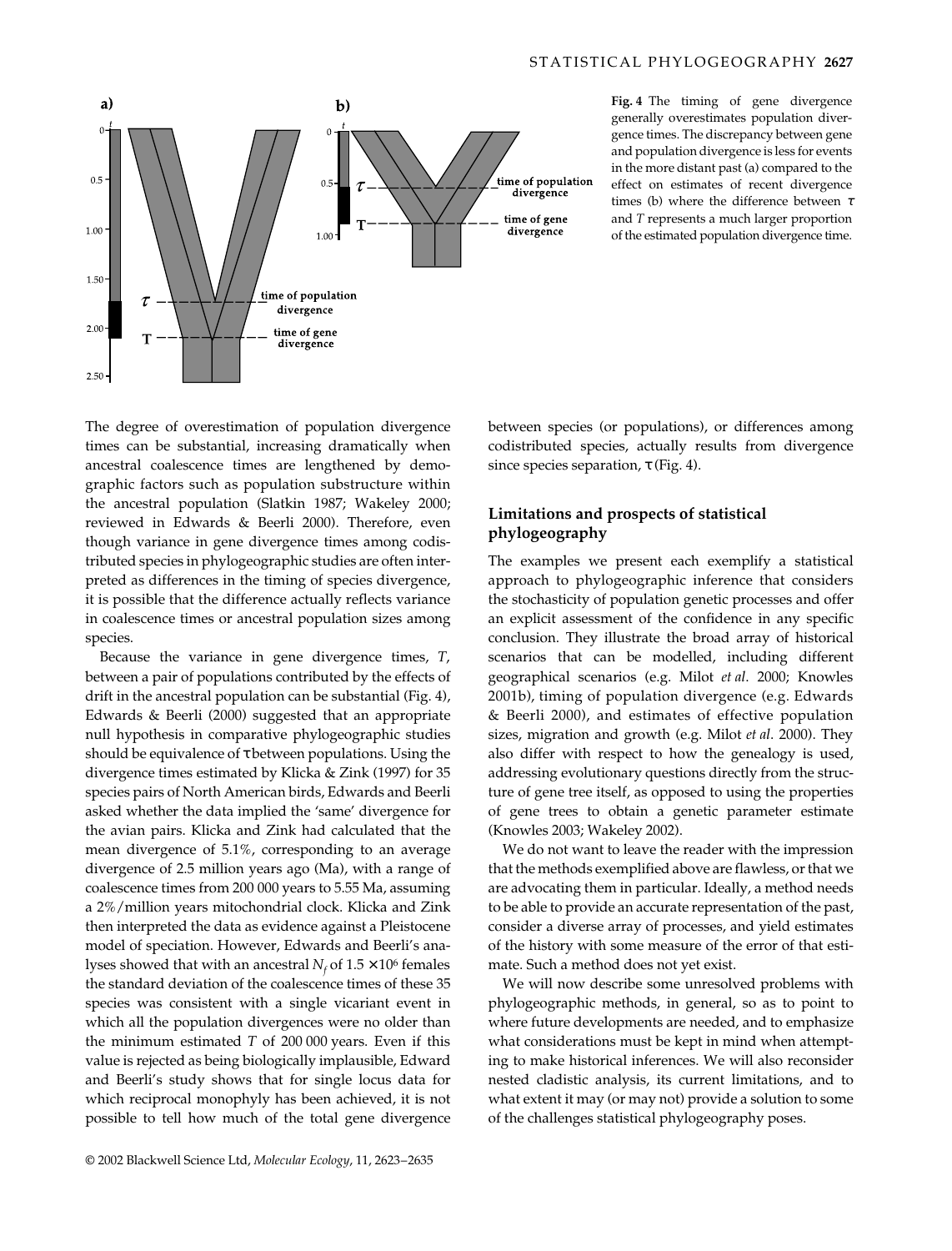#### *Extracting information from the data*

To distinguish among historical scenarios, theoretical expectations must first be derived either explicitly by simulation, or implicitly in analytical calculations. These predictions need to be quantitatively compared against the observations. That is, a test-statistic needs to be calculated to compare the observed data to the expected, but the actual test-statistic used will vary (Table 1), and will depend on how best to extract the information relevant to the question being addressed. Therefore, the choice of a test-statistic is an important aspect of a test's design, for it can determine how efficiently the data are used. For example, we expect that the s*-*statistic developed by Slatkin & Maddison (1989) will discard information about deeper population divergences, and hence will not yield tests of high power for some questions.

A test having low power could do more than frustrate our ability to detect a pattern. If the alternate scenarios are branching population trees, the power to distinguish among them may differ depending upon specific branching patterns of the population tree and the specific test statistic that is used. Consequently, difficulties with effectively testing some hypotheses could bias the apparent relative frequency of some historical processes. However, the potential for such a bias can be addressed for any specific study by comparing the rejection rate of the null hypothesis when it is false (i.e. the power of the test) (Huelsenbeck & Crandall 1997).

The fact that different test statistics may extract information relevant to different questions highlights the need to consider carefully what information could recover the signal of multiple and varied processes. For this reason NCA examines specific measures of the geographical distribution of haplotypes and clades that are expected to yield different values under the various possible processes it considers. However, even if a test-statistic might be capable of distinguishing among alternative explanations for patterns of genetic variation, resolution of specific demographic events may be limited, as may temporal delineation of sequential events during a species history. Only to the extent that past events leave a signature on the gene

L

tree can these historical processes be identified, where the impact on the genealogy will depend on the duration and magnitude of the event (e.g. the length and severity of a bottleneck). Furthermore, much of the history in a genealogy reflects events in the distant past (Barton & Wilson 1995). Consequently, the genealogy should not be interpreted as a precise record of a species' demographic history. Likewise, for species with fairly complex histories, the signature of these past events will not necessarily be delineated as discrete, orderly partitions across the gene tree, or disjunct temporal sequence of past events.

Depending on the historical process being inferred, the domain in which the structure of the gene tree itself may be informative also varies. For example, population subdivision can have dramatic effects on the shape of trees, whereas changes in population size affect tree length by making the coalescence rate time dependent but do not influence the topology of trees (Hudson 1990). Furthermore, integrating over gene trees rather than using a reconstructed gene tree itself may be more conducive to phylogeographic inference under certain circumstances (Wakeley 2002). For example, when populations conform to the standard coalescent model, the effects of random genetic drift dominate and the branching patterns of a gene tree does not contain much information about the population history (e.g. Kuhner *et al*. 1998; Beerli & Felsenstein 2001; Wakeley 2002).

#### *Multiple processes and complex histories*

Each of the examples described above focuses on a limited number of possible processes. None of the examples simultaneously consider population divergence, changes in population size, ongoing gene flow, occasional long distance migration, and so on. In principle, however, there is no reason that elaborate historical scenarios involving multiple processes could not be studied with similar methods.

Since a primary goal of a phylogeographic study is to yield an inferred population history, models with rather restrictive assumptions obviously may be overly simplistic (Nielsen & Slatkin 2001), or unable to test specific historical

| example test-statistics              | references                                 |
|--------------------------------------|--------------------------------------------|
| segregating sites                    | Wakeley (2001); Wakeley & Hey (1998)       |
| s-statistic                          | Slatkin & Maddison (1989); Knowles (2001b) |
| number of deep coalescents           | Maddison (1997)                            |
| number of rare alleles               | Bertorelle & Rannala 1998                  |
| distribution of pairwise differences | Slatkin & Hudson (1991)                    |
| lineage-through-time plots           | Nee <i>et al.</i> (1995)                   |
| $D_{c}$ , $D_{n}$ and I-T            | Templeton et al. (1995)                    |
| intra-allelic variability            | Slatkin & Bertorelle (2001)                |

**Table 1** Some examples of different teststatistics used in phylogeographic inferences in which theoretical expectations are derived analytically or by simulation for comparison with an observed value from the data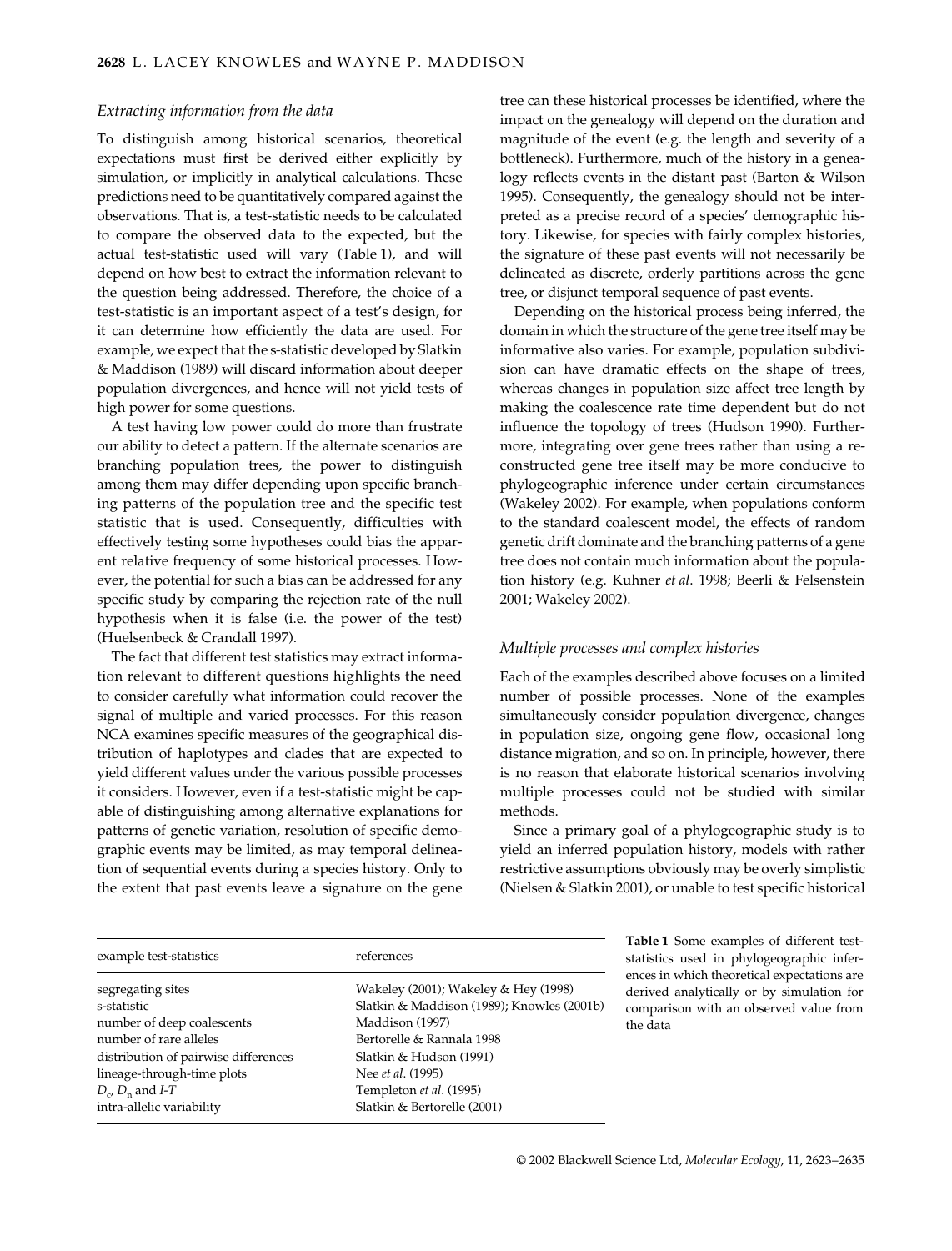scenarios if they do not consider patterns of genetic variation in an explicit geographical context (Wakeley 2001). Moreover, even if a study's focus is to estimate a simple population genetic parameter and not the phylogeographic history of populations, attention to the complexity of history may be necessary. Any parameter estimate, no matter how precise, is only useful to the extent that the historical process matches the model on which the estimate was based (Wakeley & Hey 1998; Nielsen & Slatkin 2000; Wakeley 2001). Accurate historical inferences therefore require thoughtful consideration of the assumptions, that is, the fixed parameters in such models. For example, the time of population divergence estimated from a model that assumed there was no migration could be very misleading if the populations did indeed exchange migrants at any appreciable rate. Similarly, a method may fail to provide a realistic estimate if the ancestral population was highly subdivided when it was assumed to be panmictic.

Deciding how many and what parameters are included in a model, as well as which are fixed or allowed to vary, is no trivial matter, and such decisions should not be dictated arbitrarily by model availability. However, in designing tests of historical scenarios, it is not enough to have flexibility in specifying the historical scenario and a rich model of population genetics processes. While it is desirable for methods to accommodate (as does NCA) a diverse array of processes, the costs associated with increased versatility may offset any potential gains (e.g. Wakeley & Hey 1998). With increased model complexity, not only do more parameters have to be estimated, but the utility of complex models is also limited by the extent to which the models' expectations differ, such that alternative hypotheses can be distinguished statistically. Alternative histories must make different predictions about sampled genetic variation for a successful statistical phylogeographic analysis.

There are several difficulties in undertaking this inference. Even if an efficient statistical approach for extracting information from the data has been identified, an enormous number of alternative histories could be considered. The inferred history may claim, for example, that a large ancestral population fragmented into three, of which one underwent a severe bottleneck, and the remaining two continued to exchange occasional migrants. Obviously, many other histories are conceivable, involving various combinations of processes.

In principle, one could imagine a computer program sifting through many alternative population histories involving varied processes, similar to a tree search in phylogenetics. However, in practice the number of alternative histories will be enormous, and the search difficult; hence the limited number of alternative explanations statistically explored in the examples we presented above.

Secondly, the choice of histories cannot be based solely on the fidelity with which a hypothetical history predicts the observations. The complexity of a hypothetical history must also be used as a criterion in the inference procedure, with simpler hypotheses preferred. Otherwise, trivial solutions will be found by proposing terribly complex histories. For example, for any particular gene tree, a population history that would very precisely predict the observed data would consist of a branching tree of populations of extremely small effective size, such that the population tree and gene tree had the same form (i.e. one gene copy per very small population). While this population tree might very precisely predict the gene tree, it would be an unnecessarily complex hypothesis, and choosing it would be like choosing a tenth order polynomial for bivariate data. Such a complex model with many instances of fluctuation, migration and divergence, would soon have more parameters than the number of data points available.

The challenge of seeking the simplest population history that best explains the data is daunting and simply may not be feasible in some cases. An alternative approach would be to reduce the scope of the inference itself by using information that is unrelated to the genetic data to generate the models for hypothesis testing. For example, palaeoclimatic and geotectonic information (e.g. Kidd & Ritchie 2000), or even comparative phylogeographic patterns themselves (e.g. Hugall *et al*. 2002), might be used to derive an explicit historical model. At the very least, this information and/or data on the species, ecology might be useful in constraining the universe of potential population histories to be explored (Knowles 2001b). Different criteria can then be used to judge among alternative histories. For instance, a proposed population history would confer probabilities on various possible gene trees and gene sequences. Maximum likelihood could therefore be used — the population history inferred being that which maximized the probability of the observed data (Huelsenbeck & Crandall 1997). This would allow a fully statistical approach and perhaps allow the specification of confidence limits on the inferred population histories. Various methods might also be used in a complementary fashion, potentially increasing the accuracy of historical inferences. For example, before the parameters of interest are estimated, a statistical phylogeographic method could initially be used to evaluate the relative probabilities of different potential histories, thereby determining which parameters might realistically be fixed (e.g. determine the likelihood of a single vs. multiple ancestral populations). The accuracy of the parameter estimates derived from subsequent analyses, such as joint likelihood of divergence time and migration rate, will most likely be greater than if the model's assumptions had gone unchecked (i.e. specific parameters arbitrarily fixed).

By constraining the universe of potential histories that we might search, we can not be assured of finding the history that best fits the data. Nonetheless, rejection of alternative histories can still provide important insights, as our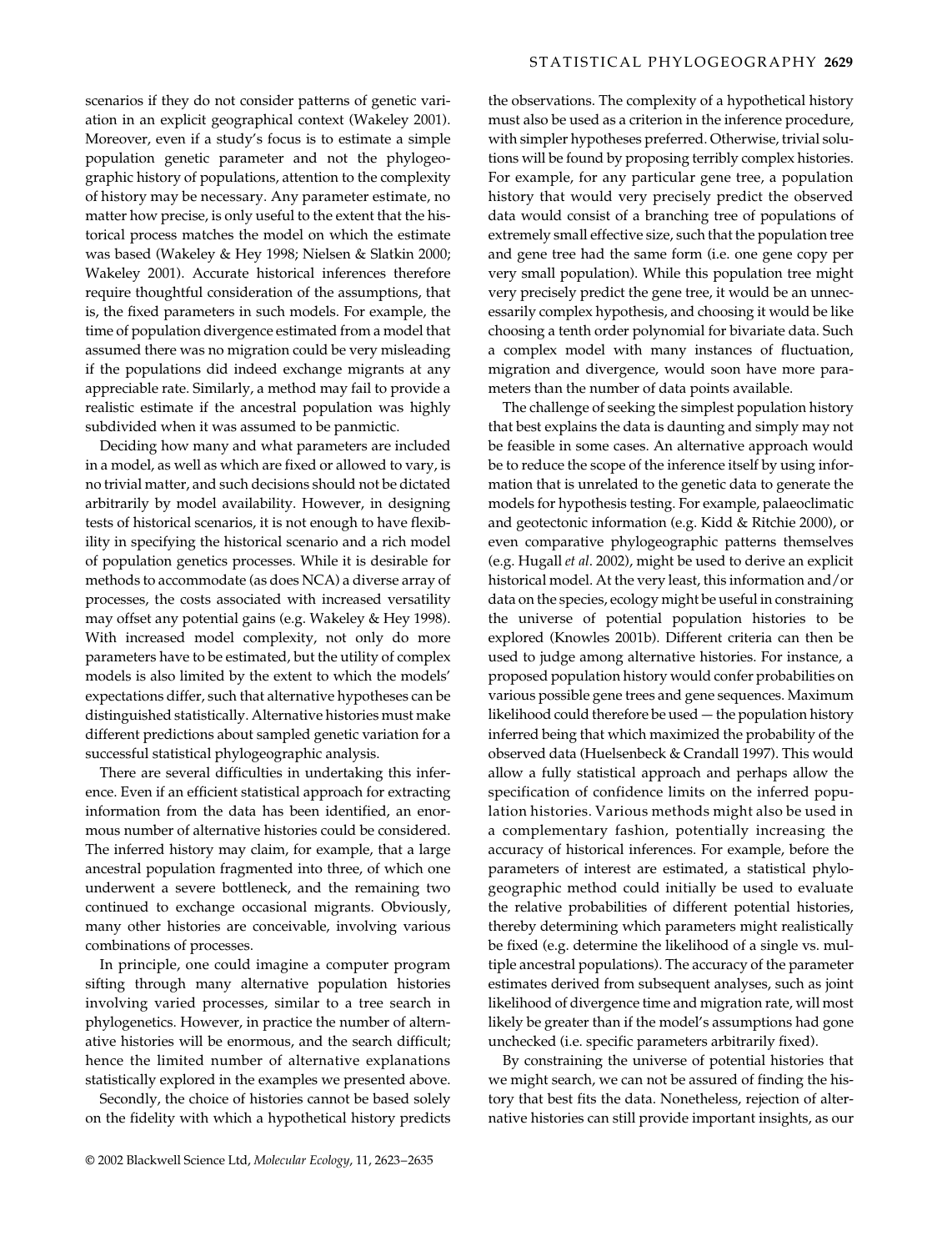examples, as well as many others demonstrate (e.g. Avise & Ball 1990; Hudson 1990; Slatkin & Hudson 1991; Barton & Wilson 1995; Takahata *et al*. 1995; Kuhner *et al*. 1998; Edwards & Beerli 2000; Wakeley 2001). There is definitely room for improvement, particularly with respect to three areas that are vital to the development of phylogeography and historical studies of speciation: (i) parameterization of our models; (ii) strategies for searching through alternative histories; and (iii) criteria for judging the adequacy of their explanations of the data.

#### *The importance of assessing error*

One of the primary messages of this paper is that inferences involving gene histories, which are so strongly influenced by chance events, should carefully consider the probable error in the inference. Since the confidence limits are indeed expected to be very broad given the high variance of the coalescent process (Donnely & Tavaré 1995; Hudson 1990), phylogeographic interpretation needs to be made with considerably more caution than has to date been fashionable.

Inferences, especially those about recent events, should be made cautiously since information from any one genealogy may be misleading (Barton & Wilson 1995; Maddison 1997; Rosenberg 2002). If the estimated gene tree itself is used in subsequent analyses (e.g. Bahlo & Griffiths 2000; some examples presented herein), as opposed to integrating over all possible trees (e.g. Kuhner *et al*. 1998; Beerli & Felsenstein 2001), uncertainty in the gene tree should also be considered. Increasing the number of loci is also critical to decreasing the uncertainty in estimates. Not only can multilocus data increase the accuracy of parameter estimates where the summary properties of gene trees are inferred over many loci (Arbogast *et al*. 2002; Kuhner *et al*. 1998; Wakeley & Hey 1998;), but reference to multiple loci are required to address evolutionary questions based on comparative analyses among species. For example, differences in the ancestral effective population sizes or mode of divergence may account for the variation in the geographical distribution or timing of divergence among codistributed species, without invoking differences in the species' reponses to a shared common history. Reference to multilocus data is integral to evaluating hypotheses regarding the temporal and biogeographical congruence of species or population divergence because it provides a framework for considering multiple sources of variance in an estimate, including the stochastic genealogical component, or variability among species attributable to the coalescent process (Arbogast *et al*. 2002; Edwards & Beerli 2000; Wakeley 2002).

Although we have portrayed how, in principle, statistical phylogeography could consider complex histories with many processes involved, such a method does not yet exist. We recognize that this claim seems to be at odds with statements in the literature regarding Templeton's NCA (e.g. Templeton 1998a, 1998b, 2002a, 2002b; Cruzan & Templeton 2000). In fact, Templeton recently commented on NCA as using objective and quantifiable 'statistical inferences or criteria' (Templeton 2002a, 2002b, respectively), but it is important to consider exactly what aspects of NCA involve statistical inference. It is true that the test for population structure is statistical, and that the rejection of the null model of no geographical structure can be made with statistical confidence. However, the inference key goes far beyond rejection of this null model, and selects a particular process to which the pattern is attributed. This selection of a particular process, over others, is not done statistically. The fact that one can conclude statistically that there must be a process generating a pattern does not say what process in particular generated that pattern. For example, while there are 'statistically significant inferences' in Templeton's new analysis of recent human evolution (Fig. 1, Templeton 2002a) these do not pertain to particular biological processes, such as the two major range expansions that were inferred to have occurred after an original range extension of *Homo erectus* out of Africa. Rather, the statistical inference only applies to the more basic question of whether there is some association between genetic variation and geographical locality. Thus, NCA does not distinguish statistically among restricted gene flow, long distance migration, past fragmentation or range expansion, or any other processes, even though the method is often used as a means to distinguish among these processes.

Nested cladistic analysis has recently increased in popularity, which may be due in part to the notion that it does not make *a priori* assumptions about the past or that it is essentially model free (Templeton 1998a,b). Does NCA then fill the role desired of a flexible, statistical inference procedure?

There are several difficulties in assessing NCA, the first of which is that it is not analytically derived from an explicit, stochastic model. That is, it has not been proven mathematically that under some model of evolution the full NCA method (including inference key) would result in inferences with desirable statistical properties (e.g. powerful, unbiased). An alternative means of assessment would be to simulate evolution under various historical scenarios to see how accurately NCA could recover the known history. Unfortunately, the fact that a key step of NCA — the inference key — must currently be executed by hand makes testing the method extremely labourintensive. Nevertheless, we have attempted on a smallscale, such a study.

*Simulation Study.* In order to explore the behaviour of NCA, the accuracy of historical inferences derived from NCA (i.e. data analysed using TCS, Clement *et al*. 2000;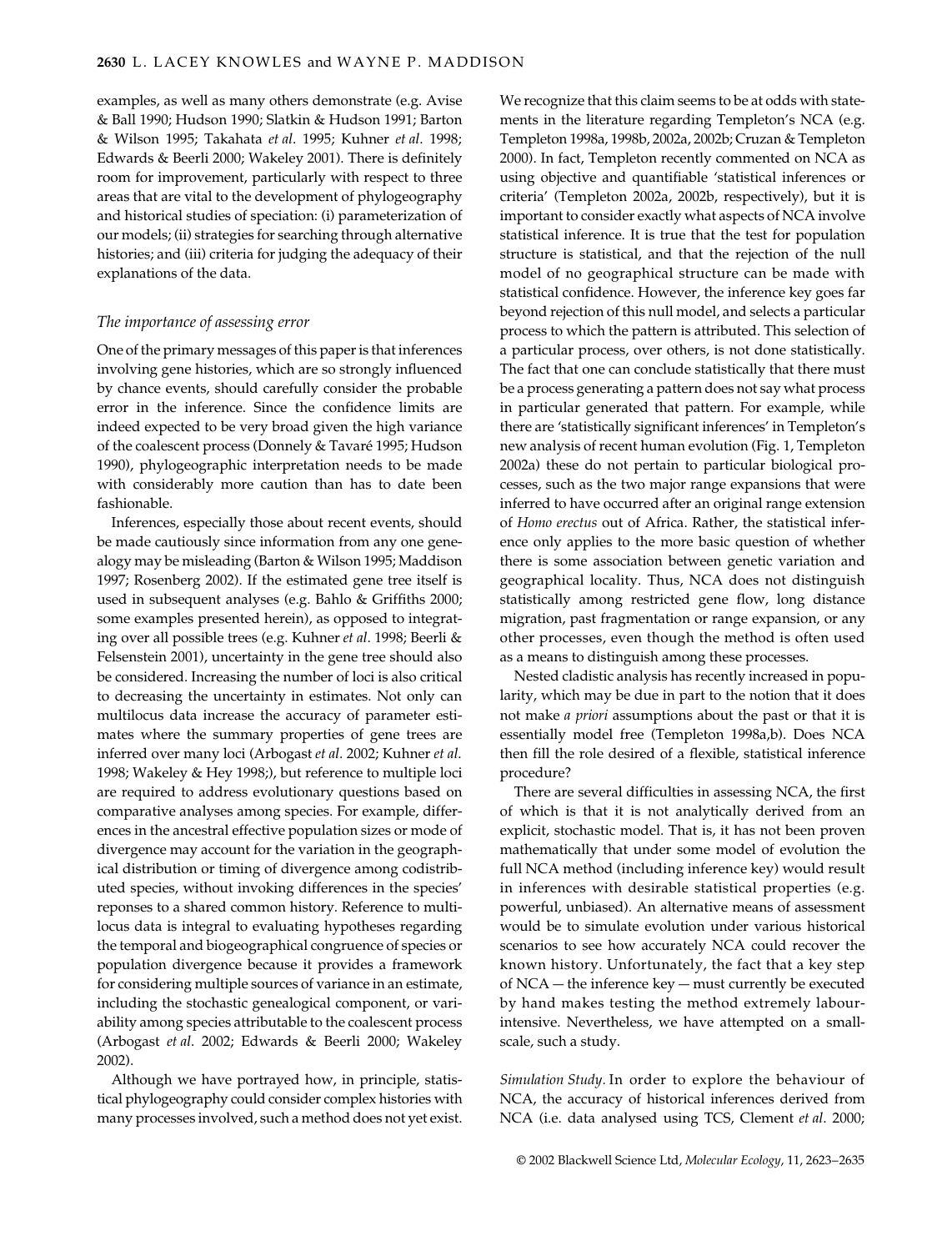GeoDis, Posada *et al*. 2000; Templeton's inference key, Templeton *et al*. 1995) was evaluated using computer simulations. Ten genealogies were simulated by a neutral  $coalescent process (N_e = 10000) under a history of allo$ patric divergence involving two vicariant events, an initial split at *t*1 followed by subsequent splits in each population lineage at *t*2 (Fig. 5). These genealogies were then used to evolve 1000 base pairs using a model of amongsite rate heterogeneity ( $\alpha = 0.3$ ; ts: tv = 3) assuming all sites were potentially variable. The 10 data matrices were each analysed with NCA (simulation details, access to data matrices, and NCA analyses of individual data sets are available at http://mesquiteproject.org/knowles). A limited number of data sets were analysed because of the lack of automation for NCA.

To evaluate how well NCA accurately reconstructed the actual history of allopatric divergence (Fig. 5a), a number of categories were used to describe the performance of NCA. Of particular interest is: (i) the proportion of times NCA correctly identified a significant pattern; (ii) when a significant pattern was identified, was allopatric divergence vs. some other process inferred; and (iii) how frequently was the stochastic process of lineage sorting misidentified as some deterministic process. Following the convention of NCA in which permutation tests of significant structure are performed as a series of nested, hierarchical tests, all the results are reported by nesting level (i.e. separately for 1-step, 2-step and 3-step clades) (Fig. 5b).

Significant genetic structuring was detected in the majority of data sets by NCA (Table 2). However, there were two critical problems with this initial part of the analyses. First, the nested clades that were identified as having significant phylogeographic signal by the permutation tests did not correspond to the actual geographical configuration or historical association of the populations. For example, even though statistically significant structure was identified for 3-step clades in nine of the 10 data sets, only in 30% of the data sets did the reconstructed clades by

NCA correspond to a clade containing the majority of haplotypes from populations A and B, and another with haplotypes from C and D (Fig. 5b). The second problem involved the detection of significant structure, and hence inference of plausible biological causation, at the 1-step clade level when no such structure existed in the model used to simulate the data (i.e. there was no geographical substructure within any of the four populations A, B, C or D). This indicates that NCA repeatedly misidentified the stochastic process of lineage sorting, and instead, incorrectly assigned a deterministic process to patterns of genetic variation in 70% of the data sets. These problems raise the question of the biological relevance of defining clades in NCA using the one-step mutational criterion. Irrespective of appeals to avoiding *a prior* assumptions about the hierarchy among the populations, this convention tends to place too much emphasis on what are arbitrarily defined clades that may, or may not extract genealogical information pertinent to a species history. Whatever the underlying cause(s) for these problems, the simulations suggest a study of the criteria used to identify and evaluate significant phylogeographic structure in NCA is needed.

We also scored whether allopatric divergence was inferred by NCA, the only biological process generating structure in the simulated data sets. While NCA detected significant genetic structuring in almost all the data sets, it rarely interpreted allopatric divergence as the underlying cause (Table 2b). Furthermore, of the 30 separate nesting levels in which significant population structure was identified, 30% of the time NCA ascribed this genetic structuring to recurrent gene flow, as opposed to any of the historical processes (e.g. fragmentation, long-distance colonization, allopatric divergence, population expansion) (Table 2b). Thus, despite its reputation (e.g. Templeton 1998b; Emerson *et al*. 2001; Hare 2001), NCA did not effectively distinguish between recurrent gene flow and historical processes, and in most cases, it did not accurately distinguish among historical factors.



© 2002 Blackwell Science Ltd, *Molecular Ecology*, 11, 2623–2635

**Fig. 5** History of allopatric divergence used in the simulations represented as (a) a population tree, and (b) a nested cladogram (haplotypes are not shown). The geographical distances shown between populations were those used in NCA.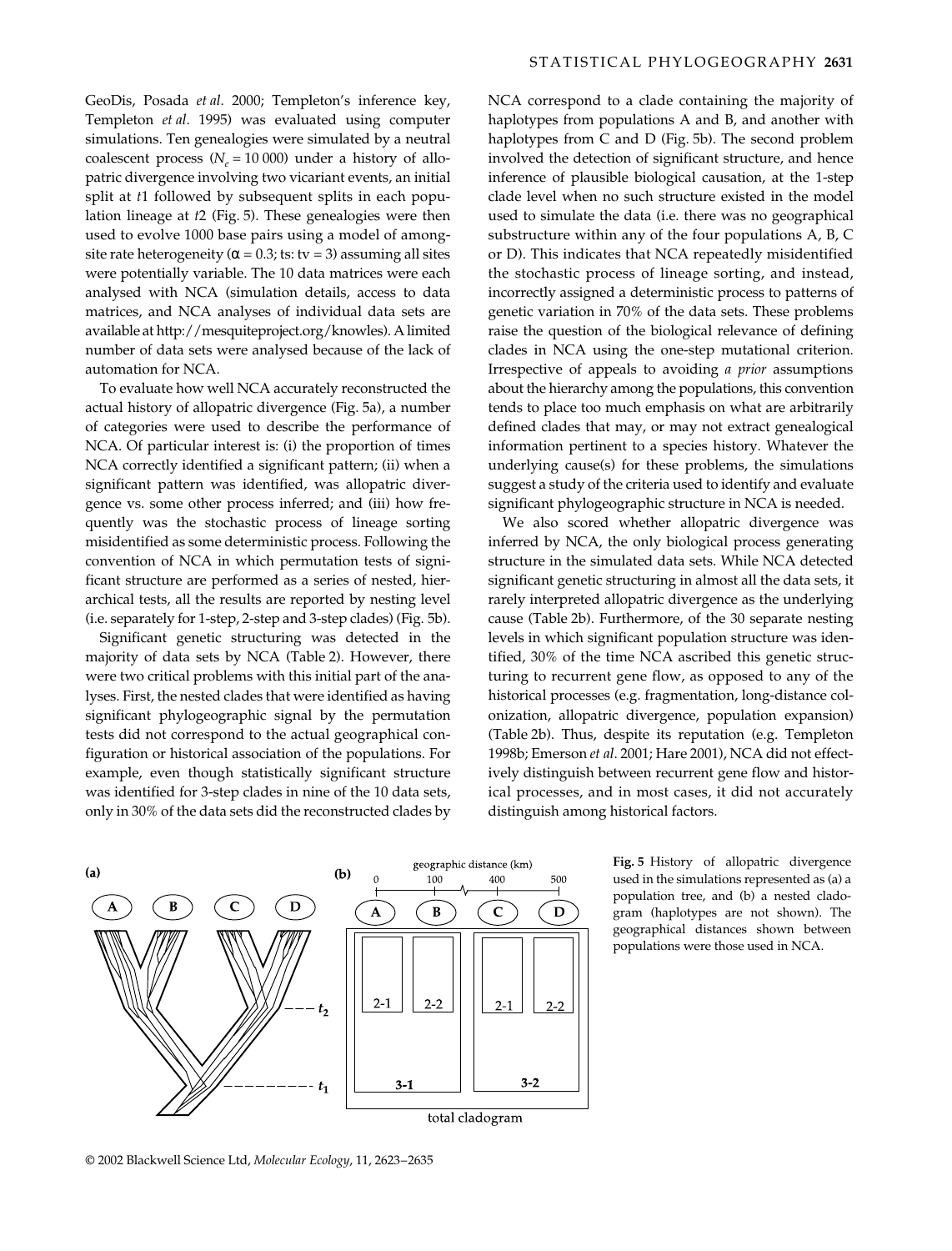#### **2632** L. LACEY KNOWLES and WAYNE P. MADDISON

**Table 2a** Results from permutation tests of the null hypothesis that the clades are randomly distributed geographically relative to other clades within the same nesting clade. NCA results are summarized across the 10 data sets and reported separately for each of the nesting clades

| NCA results                                   | 3-step clades* nested | 2-step cladest nested       | 1-step clades <sup>†</sup> nested |
|-----------------------------------------------|-----------------------|-----------------------------|-----------------------------------|
|                                               | in entire cladogram   | within clades $3-1$ & $3-2$ | within clades $2-1$ & $2-2$       |
| significant geographical association detected | 90%                   | 65%                         | 70%                               |
| clade-groupings accurate                      | $30\%$                | 35%                         | na                                |

**Table 2b** Results from inference key summarized across the 10 data sets and reported separately for each of the nesting clades. The first value represents the percentage of the 10 data sets in which a particular inference was made, whereas the one in parentheses was calculated using only the subset of the data for which significant population structure was identified by the permutation tests

| results from inference key                | 3-step clades* nested<br>in entire cladogram | 2-step cladest nested<br>within clades $3-1$ & $3-2$ | 1-step clades <sup>t</sup> nested<br>within clades $2-1$ & $2-2$ |
|-------------------------------------------|----------------------------------------------|------------------------------------------------------|------------------------------------------------------------------|
| allopatric divergence inferred            | $0\%$                                        | 0.5%                                                 | $7.7\%$                                                          |
|                                           | $(0\%)$                                      | $(7.7\%)$                                            | $(14.3\%)$                                                       |
| recurrent force inferred (e.g. gene flow) | 20%                                          | 25%                                                  | 15.4%                                                            |
|                                           | (22%)                                        | $(38.5\%)$                                           | $(28.6\%)$                                                       |
| historical process other than             | 80%                                          | 74.5%                                                | 76.9%                                                            |
| allopatric divergence inferred            | (78%)                                        | $(53.8\%)$                                           | $(57.1\%)$                                                       |

\*corresponds to the two major lineages defined by the initial vicariance at  $t_1$ 

 $\tau$  tcorresponds to the two subgroups within each of the major lineages defined by the subsequent vicariance at  $t_2$ 

‡there is no geographical structure in the model used to simulate the data that corresponds to these clades.

These results obviously do not, nor were they intended to, exhaustively explore the accuracy of NCA over different parameter values. However, there is no reason to suspect that something particular to the fairly simple, and probably common, history of allopatric divergence modelled here (Fig. 5) would cause NCA to fail. This small study does illustrate one of the primary problems with NCA, which is that it does not adequately consider the stochastic nature of the coalescent process when making historical estimates.

To demonstrate another limitation of NCA, that it does not provide a framework for (i) evaluating the statistical support for any specific event, nor (ii) a means for statistically distinguishing between alternative processes, we analysed the same 10 data sets discussed above using a coalescence-based method. This comparison is not intended to evaluate which method was better at inferring the phylogeographic history. Indeed, such a comparison would be unfair since NCA considers a broader array of processes than we consider in our analyses. Rather the objective of this exercise is to demonstrate how important it is that a method based on theoretical expectations derived from the coalescence of gene lineages account for the stochastic nature of the process.

For this exercise, we considered whether we could reject statistically two historical processes, namely population

fragmentation (Fig. 6a) and colonization with isolation by distance (Fig. 6b). These choices are obviously arbitrary, but they are both histories considered by NCA.

Following the procedure discussed with the *Melanoplus* grasshopper example earlier, we first derived theoretical expectations for the amount of discord (Fig. 2) that would be observed between a genealogy and the population tree representing a history of allopatric divergence, when the

(b) colonization model (a) fragmentation model



**Fig. 6** A history of fragmentation (a) and colonization with isolation by distance (b) modelled by coalescent simulations of gene trees within the respective population trees.

© 2002 Blackwell Science Ltd, *Molecular Ecology*, 11, 2623–2635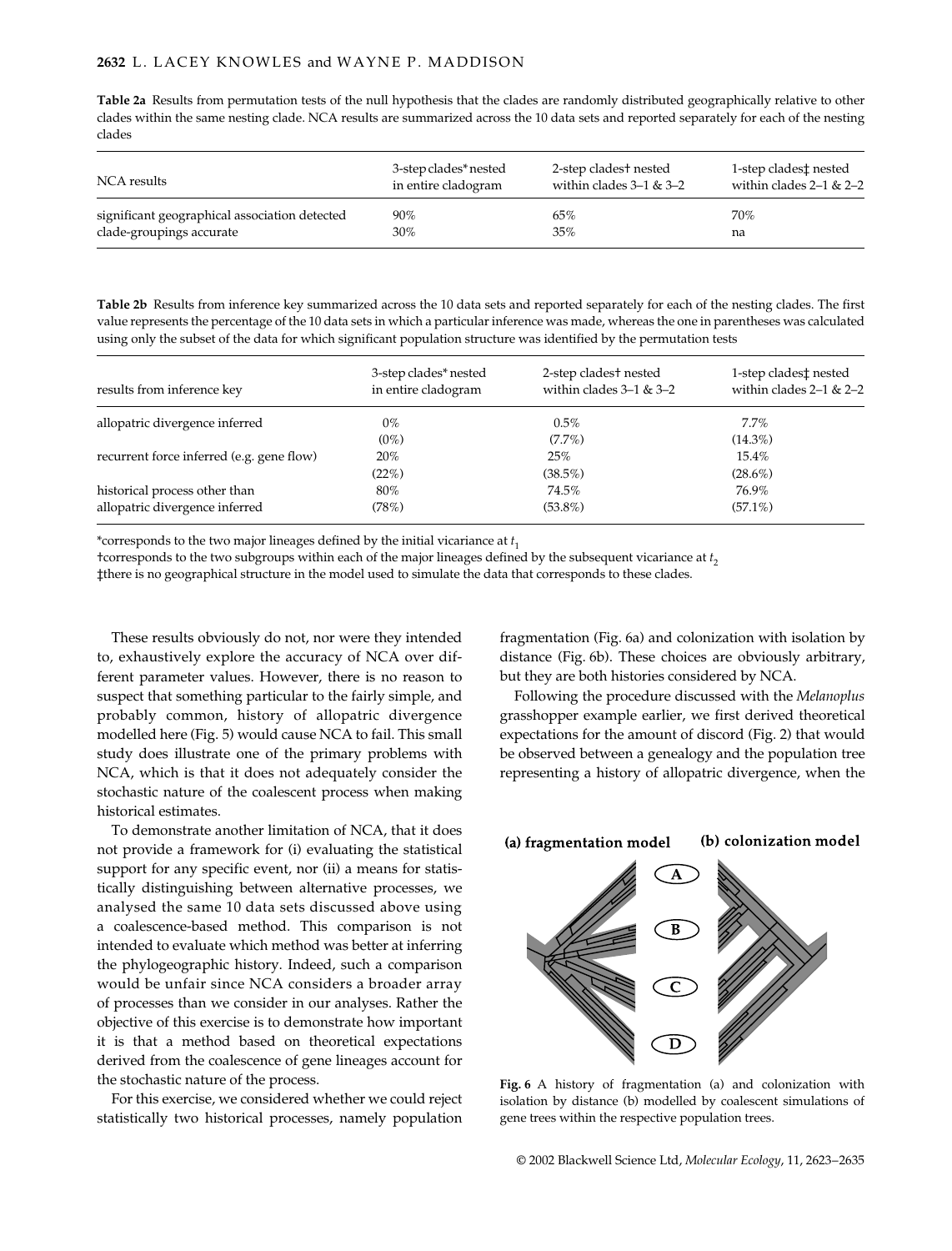data had actually evolved under either a history of fragmentation or colonization. The amount of discord was quantified as the number of deep coalescents (i.e. the failure of gene lineages to coalesce within the respective population lineages) because gene flow was not included in the models.

To generate an expected distribution for the test statistic, one hundred gene trees were simulated by a neutral coalescent process ( $N_e$  = 10 000) under a history of fragmentation and colonization (Fig. 6) for each of the 10 data sets using the program MESQUITE (Maddison & Maddison 2000). Then the number of deep coalescents between these simulated gene trees and the population tree representing a history of allopatric divergence (Fig. 5a) was quantified, and used to derive an expected distribution for evaluating the hypothesis that the reconstructed gene trees (i.e. genealogies reconstructed by maximum-likelihood for each of the 10 simulated data matrices) had evolved under either a history of fragmentation or colonization. The number of deep coalescents between the reconstructed gene tree and the model of allopatric divergence (Fig. 5a) was individually quantified, and compared to the expected distributions for the number of deep coalescents (Fig. 7). The null models of fragmentation and colonization were rejected when the observed value was less than 95% of those calculated from the simulated gene trees (i.e. *P* < 0.05). For the 10 analysed data sets, the history of allopatric divergence was accepted over the fragmentation and colonization histories only 40 and 30% of the time, respectively.

The poor performance of the tests suggests that the number of deep coalescents was not a particularly powerful test-statistic, and that some other statistic might have better extracted information pertinent to tests of these particular phylogeographic hypotheses. However, while the coalescent simulations, like NCA, failed to identify allopatric divergence in the majority of data sets, there are fundamental differences between the failures of NCA and the coalescent simulations. When the coalescent method 'failed', the conclusion was that we were unable to distinguish among alternative phylogeographic hypotheses, whereas with NCA, since there was no means for evaluating the



**Fig. 7** Example of an expected distribution for the number of deep coalescents that was derived by simulations.

statistical confidence of any conclusions derived from the inference key, an incorrect process was consequently inferred (Table 2b). We are not questioning NCA's teststatistics that are based on the geographical distribution of haplotypes and clades (e.g.  $D_{c}$ ,  $D_{n}$ , and *I-T*-values) and which most likely do capture information relevant to many phylogeographic hypotheses. However, until the biological insights represented in the inference key are transferred to a more fully statistical model that recognizes the stochasticity of the processes involved, the simulations indicate that conclusions from NCA may very well be misleading.

One might argue that the simulations were too simple, but if NCA can't recover simplicity, can we hope that it will recover complexity? Similarly, one might argue that the performance of NCA might be evaluated with empirical examples by comparing the detailed history recovered from the inference key to those processes inferred from independent criteria, such as information based on biogeographical or climatic data, rather than by simulations. To date, this comparison has not been conducted. While frequently cited as 'the' test of NCA's accuracy and validity (e.g. Templeton 2002a,b), Templeton (1998a) did not test whether the multiple processes inferred for any individual species' histories were indeed accurate. Rather, the survey of empirical studies tested if NCA was able to accurately reconstruct a single process, that of range expansion. Appeals to this simple test as validation for NCA as a method that can effectively and accurately estimate complex histories involving many processes would seem insufficient. Therefore, it remains yet to be determined whether NCA can indeed accurately infer 'the combination of factors that best explains the current distribution of genetic variation (Templeton 1998a)'.

# **Conclusions**

The field of phylogeography has expanded rapidly, accumulating vast quantities of data on a great diversity of organisms (Stone 2000). This wealth of information has spurred the need for methods to statistically test hypotheses generated by these studies. Parameter estimation methods from population genetics are well developed statistically, but pay little attention to the possibility of more complex phylogeographic histories. Nested cladistic analysis is rich in the processes and histories it considers as well as the biological insight it embodies, but it conveys no information about the error in its inferences, nor does it offer an assessment of population histories other than those inferred. What is needed is a fusion of these two traditions, yielding a statistical approach to phylogeography that promotes the generation of explicit evolutionary models involving geography and history while providing the tools to reject hypotheses.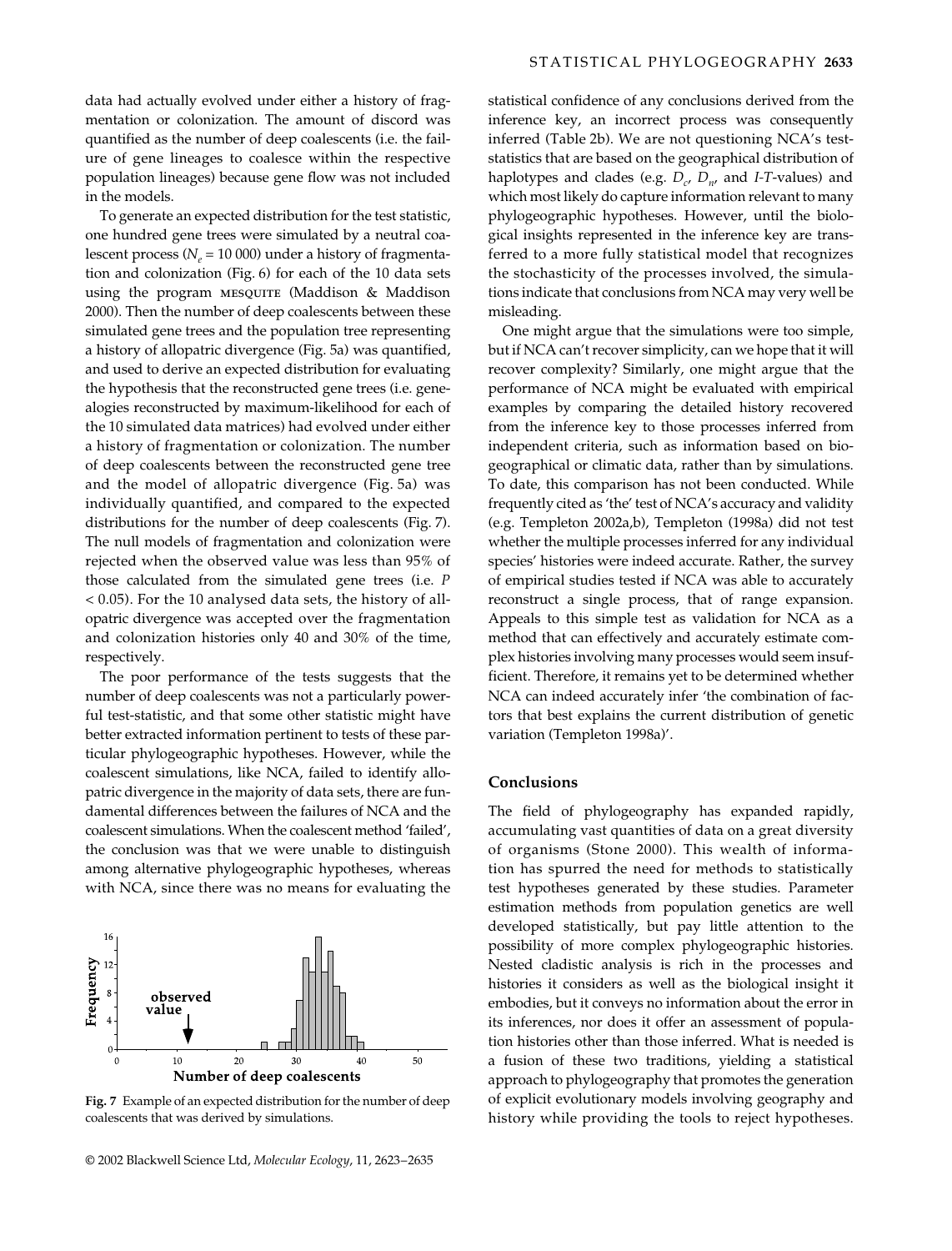The tremendous variety of historical scenarios that can be considered by such approaches makes them broadly applicable, and their ability to incorporate biological information (e.g. climatological data that bears on past species distributions) is also a highly desirable attribute. However, it is imperative that a foundation for choosing a specific model, especially with regards to the number of parameters used in a model, as well as a means for searching among and evaluating the many possible alternative hypotheses be developed. Ideally these developments will also provide a framework for multiple loci and considerations of uncertainty in the reconstructed gene tree.

How well phylogeographic methods succeed in inferring population histories remains for the future to discover. The success of phylogenetic biology at inferring evolutionary histories at deeper time scales is encouraging, but there is no guarantee that that will translate into an ability to infer histories at shallow time scales, within and among populations. It is vital that more effort is put into understanding the errors in our phylogeographic inferences.

# **Acknowledgements**

This research has been supported by a postdoctoral fellowship to L. L. Knowles from the Research Training Grant in the Analysis of Biological Diversification at the University of Arizona, National Science Foundation. We would also like to thank Alan Templeton, David Posada, Sally Otto, Josepha Kurdziel and two anonymous reviewers for thoughtful comments on earlier drafts that significantly improved the quality of the manuscript.

# **References**

- Arbogast B, Edwards SV, Wakeley J, Beerli P, Slowinski JB (2002) Estimating divergence times from molecular data on phylogenetic and population genetic time scales. *Annual Review of Ecology and Systematics*, in press.
- Avise JC (1989) Gene trees and organismal histories: a phylogenetic approach to population biology. *Evolution*, **43**, 1192–1208.
- Avise JC (1994) *Molecular Markers, Natural History, and Evolution*. Chapman & Hall, London.
- Avise JC, Ball RM (1990) Gene genealogies and the coalescent process. *Oxford Surveys in Evolutionary Biology*, **7**, 43–67.
- Bahlo M, Griffiths RC (2000) Inference from gene trees in a subdivided population. *Theoretical Population Biology*, **57**, 79–95.
- Barton NH, Wilson I (1995) Genealogies and geography. *Philosophical Transactions of the Royal Society of London B*, **349**, 49–59.
- Beerli P, Felsenstein J (1999) Maximum likelihood estimation of a migration rates and effective population numbers in two populations using a coalescent approach. *Genetics*, **152**, 763–773.
- Beerli P, Felsenstein J (2001) Maximum likelihood estimation of a migration matrix and effective population sizes in *n* subpopulations by using a coalescent approach. *Proceedings of the National Academy of Sciences of the USA*, **98**, 4563–4568.
- Beerli P, Hotz H, Uzzell T (1996) Geologically dated sea barriers calibrate a protein clock for Aegean water frogs. *Evolution*, **50**, 1676–1687.
- Bertorelle G, Rannala B (1998) Using rare mutations to estimate population divergence times: a maximum likelihood approach. *Proceedings of the National Academy of Sciences of the USA*, **95**, 15452–15457.
- Clement M, Posada D, Crandall K (2000) TCS: a computer program to estimate gene genealogies. *Molecular Ecology*, **9**, 167–1660.
- Cruzan MB, Templeton AR (2000) Paleoecology and coalescence: phylogeographic analysis of hypotheses from the fossil record. *Trends in Ecology and Evolution*, **15**, 491–496.
- Donnely P, Tavaré S (1995) Coalescents and genealogical structure under neutrality. *Annu*. *Rev*. *Genet*., **29**, 401–421.
- Edwards SV (1993) Mitochondrial gene genealogy and gene flow among island and mainland populations of a sedentary songbird, the Grey-crowned Babbler, *Pomatostomus temporalis*. *Evolution*, **47**, 118–1137.
- Edwards SV, Beerli P (2000) Perspective: gene divergence, population divergence, and the variance in coalescence time in phylogeographic studies. *Evolution*, **54**, 1839–1854.
- Emerson BC, Paradis E, Thébaud C (2001) Revealing the demographic histories of species using DNA sequences. *TREE*, **16**, 707–716.
- Excoffier L, Smouse PE, Quattro JM (1992) Analysis of molecular variance inferred from metric distances among DNA haplotypes: application to human mitochondrial DNA restriction data. *Genetics*, **131**, 479–491.
- Griffiths RC (1998) *GENETREE*. *Available from* <http://> <http://> www.maths.monash.edu.au/∼mbahlo/mpg/gtree.html.
- Hare MP (2001) Prospects for nuclear gene phylogeography. *TREE*, **16**, 700–706.
- Harrison R (1991) Molecular changes at speciation. *Annual Review of Ecology and Systematics*, **22**, 281–308.
- Hudson R (1990) Gene genealogies and the coalescent process. *Oxford Surveys in Evolutionary Biology*, **7**, 1–44.
- Huelsenbeck JP, Crandall KA (1997) Phylogeny estimation and hypothesis testing using maximum likelihood. *Annual Review of Ecology and Systematics*, **28**, 437–466.
- Hugall A, Mortiz C, Moussalli A, Stanisic J (2002) Reconciling paleodistribution models and comparative phylogeography in the wet tropics rainforest land snail *Gnarosophia bellendenkerensis*. *Proceedings of the National Academy of Sciences of the USA, in Press*.
- Kidd DM, Ritchie MG (2000) Inferring the patterns and causes of geographic variation in *Ephippiger ephippiger* (Orthoptera, Tettigoniidae) using geographical information systems (GIS). *Biological Journal of the Linnean Society*, **71**, 269–295.
- Kingman JFC (1982) The coalescent. *Stochastic Process*. *Appl*., **13**, 235–248.
- Kishino H, Thorne JL, Bruno WJ (2001) Paeformance of a divergence time estimation method under a probabilistic model of rate evolution. *Molecular Biology and Evolution*, **18**, 352–361.
- Klicka J, Zink RM (1997) The improtance of recent ice ages in speciation: a failed paradigm. *Science*, **277**, 1666–1669.
- Kliman RM, Andolfatto P, Coyne JA *et al.* (2000) The population genetics of the origin and divergence of the *Drosophila simulans* complex species. *Genetics*, **156**, 1913–1931.
- Knowles LL (2000) Tests of Pleistocene speciation in montane grasshoppers from the sky islands of western North America (genus *Melanoplus*). *Evolution*, **54**, 1337–1348.
- Knowles LL (2001a) Genealogical portraits of speciation in montane grasshoppers (genus *Melanoplus*) from the sky islands of the Rocky Mountains. *Proceedings of the Royal Society of London Series B*, **268**, 1–6.

© 2002 Blackwell Science Ltd, *Molecular Ecology*, 11, 2623–2635